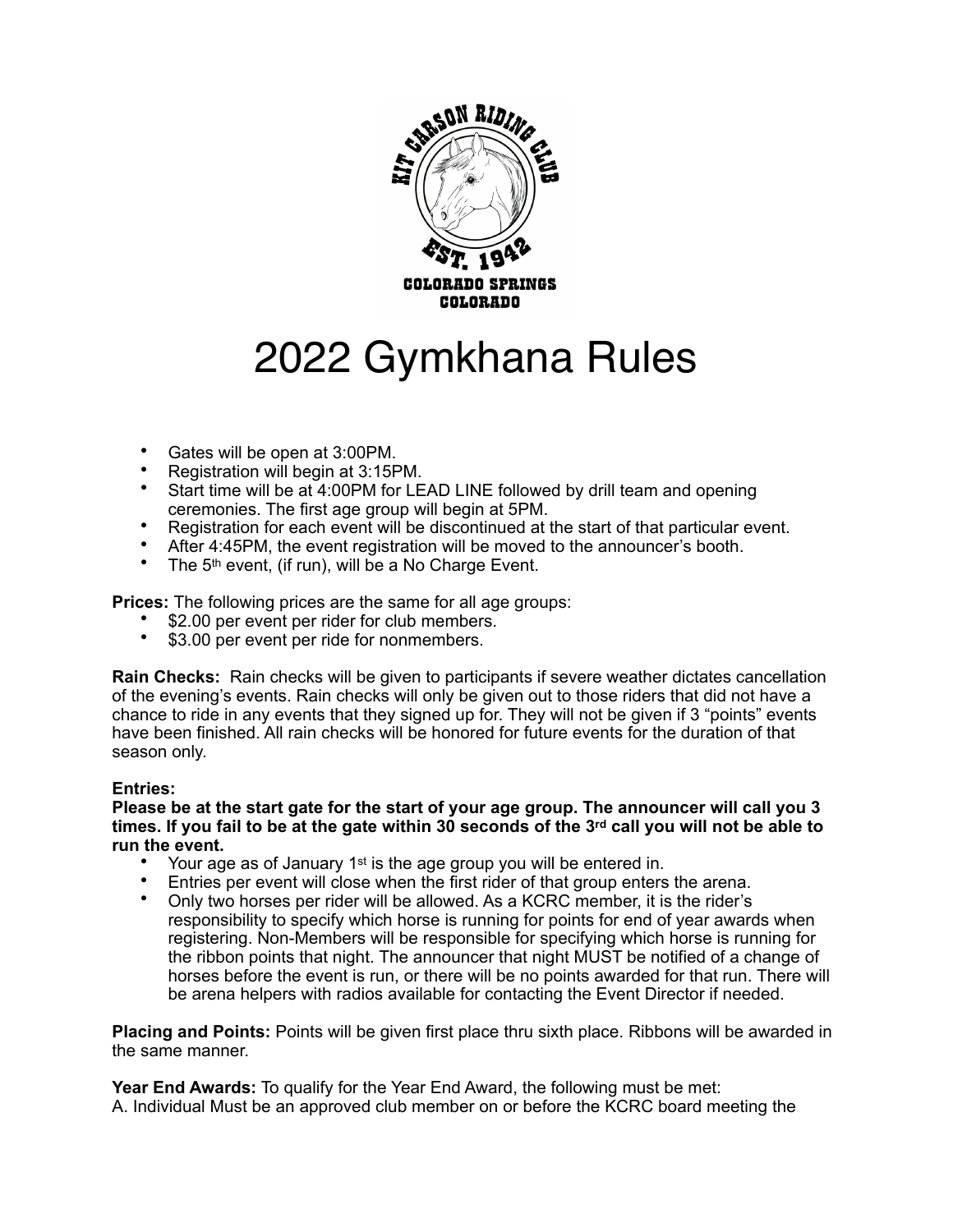month before the series begins of that competition year.

B. Must ride in correct age group-age as of January 1st of current year.

C. Points acquired thru the whole season will determine the Year End High Point and High Point Reserve winner(s).

D. You must participate in at least 50% of the seasons Gymkhanas to qualify for buckles. NO EXCEPTIONS FOR ANY REASON.

**Events:** The standard events will be:

- A. Barrel Racing
- B. Flag Race

.

- C. 75 up and Back
- D. Pole Bending

A fifth event may be added at the Event Director's discretion.

**Warnings:** Contestants will have three warnings they are up next. At the time of the final call, the rider has 30 seconds to enter the arena. Rider's failure to do so will result in disqualification for the event.

**Electronic Timer:** Electric eye timer is the official time and cannot be challenged.

**Re-runs:** A re-run will only be given if due to an electric eye failure. A re-run must take place before the end of the event being rerun or as Announcer/Event Direct deems appropriate.

**Arena Area and Grounds:** Contestants must keep alleyway and gate area clear at all times, unless they are up for their run. Horses should be kept clear of the storage shed and grandstands at all times. Do not tie horses to the arena fence. Horses must be kept a minimum of 15ft. from the East Side and West side arena fences, excluding the N/W Corner of the arena.

#### **ALL PERSONS ON HORSEBACK ON THE K.C.R.C. GROUNDS, WHETHER OR NOT COMPETING, WILL SIGN A HOLD HARMLESS AGREEMENT AND DISPLAY A WRIST BAND TO SHOW THAT THE AGREEMENT HAS BEEN RECEIVED.**

Nonmembers will sign this agreement at each event. K.C.R.C. members need only the agreement that was signed on member application.

**Parking:** Trucks, trailers, and all other vehicles need to be parked clear of all alleyways and gates.

**Helmets:** Helmets and other protective equipment are not required, but are highly recommended.

To avoid any serious accidents, the Gymkhana Committee requests the following guidelines are observed at all times:

1. Any contestant who, through lack of control or poor sportsmanship, endangers the safety of other contestants will be penalized or disqualified for the event, at the Event Director's discretion.

2. Abuse of one's mount, excessive whipping, jerking of the reins, excessive spurring or kicking, striking the horse with any object etc., is strictly prohibited. Violation of this rule will result in the disqualification for that event. Repeat offenses may result in disqualification for the entire evening,

3. Riding carelessly around the grounds is prohibited. Trotting, cantering, loping, or galloping is allowed in either of the two arenas and the round pen. Trotting outside an arena is allowed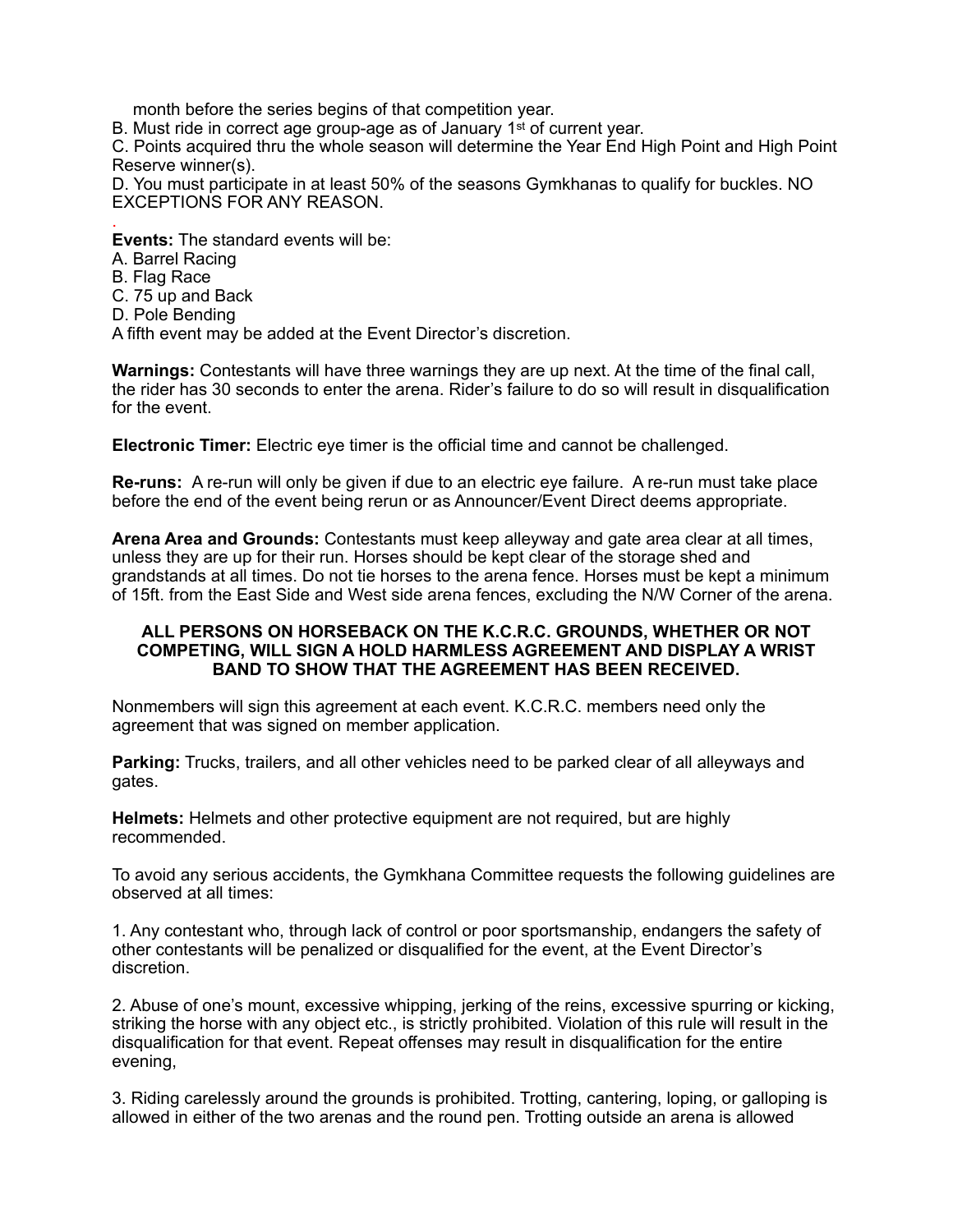along the North fence line only. .

- 4. Footwear with an appropriate heel must be worn.
- 5. When passing, pass well off to the side. In any event, warn the rider ahead and pass slowly.
- 6. Check and tighten all tack before entering the arena.

7. No bicycles will be allowed to be ridden in the vicinity of the horses or horse trailers.

8. Members are to present themselves in a respectful and professional manner at all times pursuant to the KCRC Code of Conduct set forth by the Board of Directors for Kit Carson Riding Club. These rules can be obtained from the club by request to any board member.

## **Event Rules**

**Barrel Race:** Three barrels shall be placed 75 feet apart in a triangle formation conforming to accepted standards. The rider will cross the start line, ride to #1 barrel, circle to the right, ride to the #2 barrel, circle it to the left, ride to the #3 barrel, circle it to the left and ride across the finish line, passing between barrels #1 and #2. Or, rider will cross start line and ride to #2 barrel, circle it to the left, ride to #1 barrel, circle it to the right, ride to #3 barrel, circle it to the right and ride across the finish line, passing between barrels #1 and #2. The pattern may be run in a reverse manner if requested by the rider.

Disqualifications:

- 1. Violating general rules.
- 2. Not crossing finish line between barrels #1 and #2.
- 3. Crossing start/finish line before pattern is complete.

Penalty: A five (5) second penalty will be assessed for each barrel knocked over. Contestants are allowed to touch barrels.

**Flag Race Version 1 (barrels only):** Two containers (preferably 55 gallon drums) will be placed 75 feet apart, and 30 feet from the start/finish line. A five-gallon bucket filled with sand or soft dirt should be placed on top of each drum. The rider starts with flag in one hand and deposits it in bucket #1, proceeds to bucket #2, removes the flag from bucket #2 and proceeds to the finish line or the rider starts with flag in one hand and deposits it in bucket #1, proceeds to bucket #2, removes the flag from bucket #1 and proceeds to the finish line.

**Flag Race Version 2 (w/pole):** Two containers (preferably 55 gallon drums) will be placed 75 feet apart, and 30 feet from the start/finish line. In addition, there will be a pole placed at the 3rd barrel position. A five-gallon bucket filled with sand or soft dirt should be placed on top of each drum. The rider starts with flag in one hand and deposits it in bucket #1, then proceeds to the go around the pole and then proceeds to bucket #2, removes the flag from bucket #2 and proceeds to the finish line or the rider starts with flag in one hand and deposits it in bucket #1, then goes around the pole and then proceeds to bucket #2, removes the flag from bucket #2 and proceeds to the finish line.

#### Disqualifications:

- 1. Violating general rules
- 2. Flag not remaining in bucket
- 3. Rider misses picking up other flag or drops it before the finish line.
- 4. Rider circling the barrel.
- 5. Knocking over bucket and/or barrel/pole.
- 6. Crossing start/finish line before pattern is complete.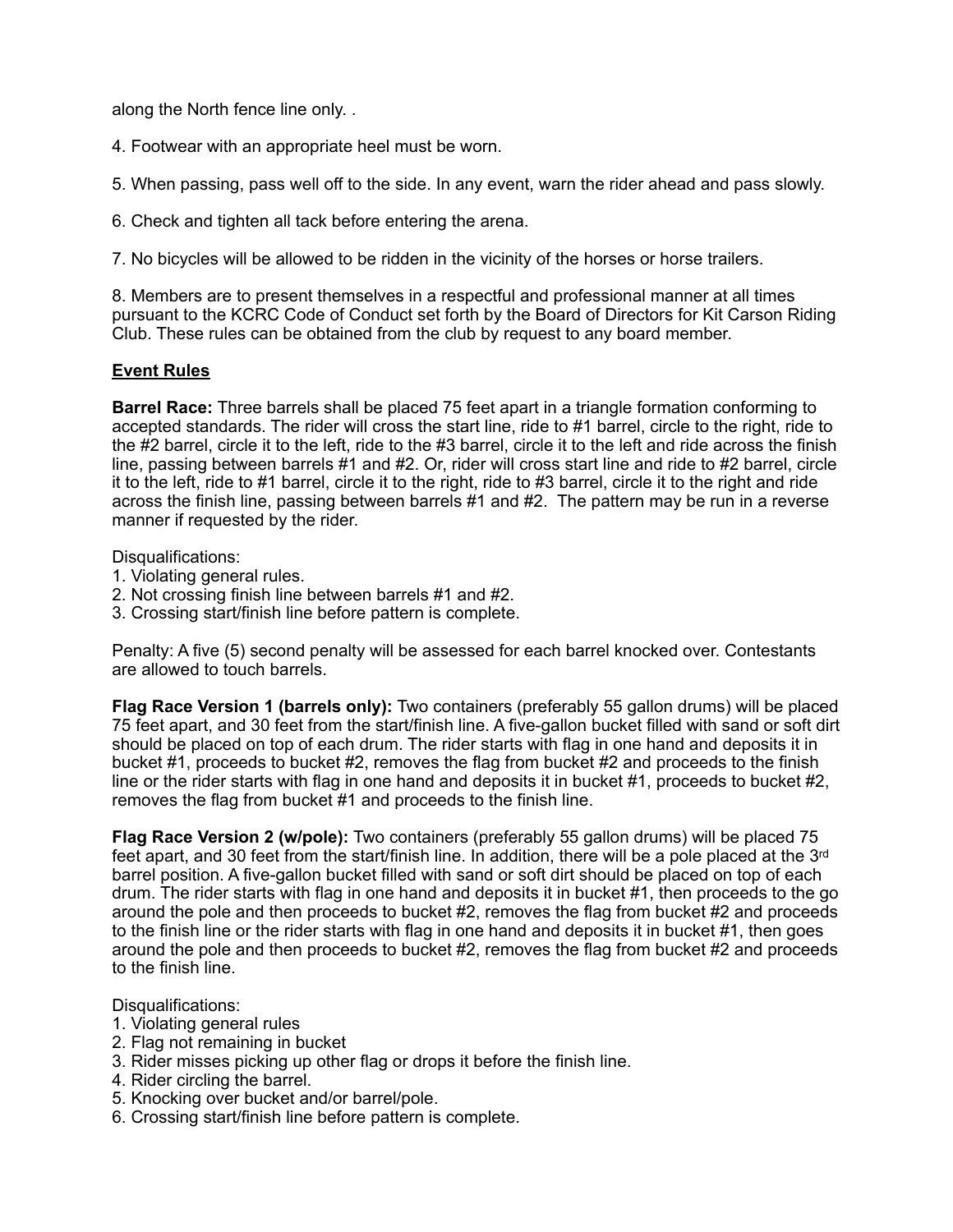**75 Up and Back:** One barrel will be placed 105 feet from the start/finish line. Rider rides to the barrel, turns either to the right or left and rides to the finish line. Disqualifications: Crossing start/finish line before pattern is complete.

Penalty: A five (5) second penalty will be assessed for knocking over barrel.

**Pole Bending:** Six poles should be placed 21 feet apart with the first pole set 21 feet from the start/finish line. The rider crosses start line, rides to either side of pole #6, turns around pole #6 to the left or right and then weavers (bends) around the opposite side of each pole to pole #1, turns around pole #1 and weavers (bends) around the opposite side of each pole to pole #6, turns around pole #6 and rides across the finish line. Contestants will not be disqualified for stopping motion unless it exceeds 30 seconds. Disqualifications:

1. Violating general rules

2. Riding across start/finish line when circling pole #1.

3. Breaking pattern.

Penalty: A five (5) second penalty will be assessed for each pole knocked over.

### **Optional Patterns:**

**Key Hole:** Pattern will be 105 feet from start/finish line. Neck of keyhole will be 6 feet long and 6 feet wide, opening into a 20-foot diameter circle. Poles, cones, or other will be used to mark neck and circle of pattern. The rider crosses the start line, rides into the neck of the circle (all four of the horses feet must be inside the circle) turns the horse and rides back out of the keyhole to the finish line.

Disqualifications:

- 1. Violating general rules
- 2. Stepping on or over keyhole pattern (including neck)
- 3. Not entering keyhole through neck.
- 4. Not exiting keyhole through neck.
- 5. Crossing start/finish line before pattern is complete.

**Stake Race:** The course shall be laid out the two poles, 75 feet apart, and 30 feet from the start/ finish line to pole #1. The rider must cross the start line, ride around pole #2 to the left, continue to pole #1, around pole #1 to the right, back to pole #2 to the left, and return to the finish line. Or, the rider must cross the start line, ride around pole #2 to the right, continue to pole #1, around #1 to the left, back to pole #2, around pole #2 to the right, and return to the finish line.

The Keyhole and Stake race events are NOT included in the year end points calculation for awards.

Disqualification:

- 1. Violating general rules.
- 2. Circling pole completely. (Stake Race).
- 3. Crossing start/finish line before pattern is complete.
- 4. Horse stepping out of the circle inside the keyhole

Penalty: A five (5) second penalty will be assessed for each pole knocked over The Event Director can make the decision of which event, the Keyhole Race or the Stake Race will be run on any given night.

Gymkhana participant input is acceptable in making the decision.